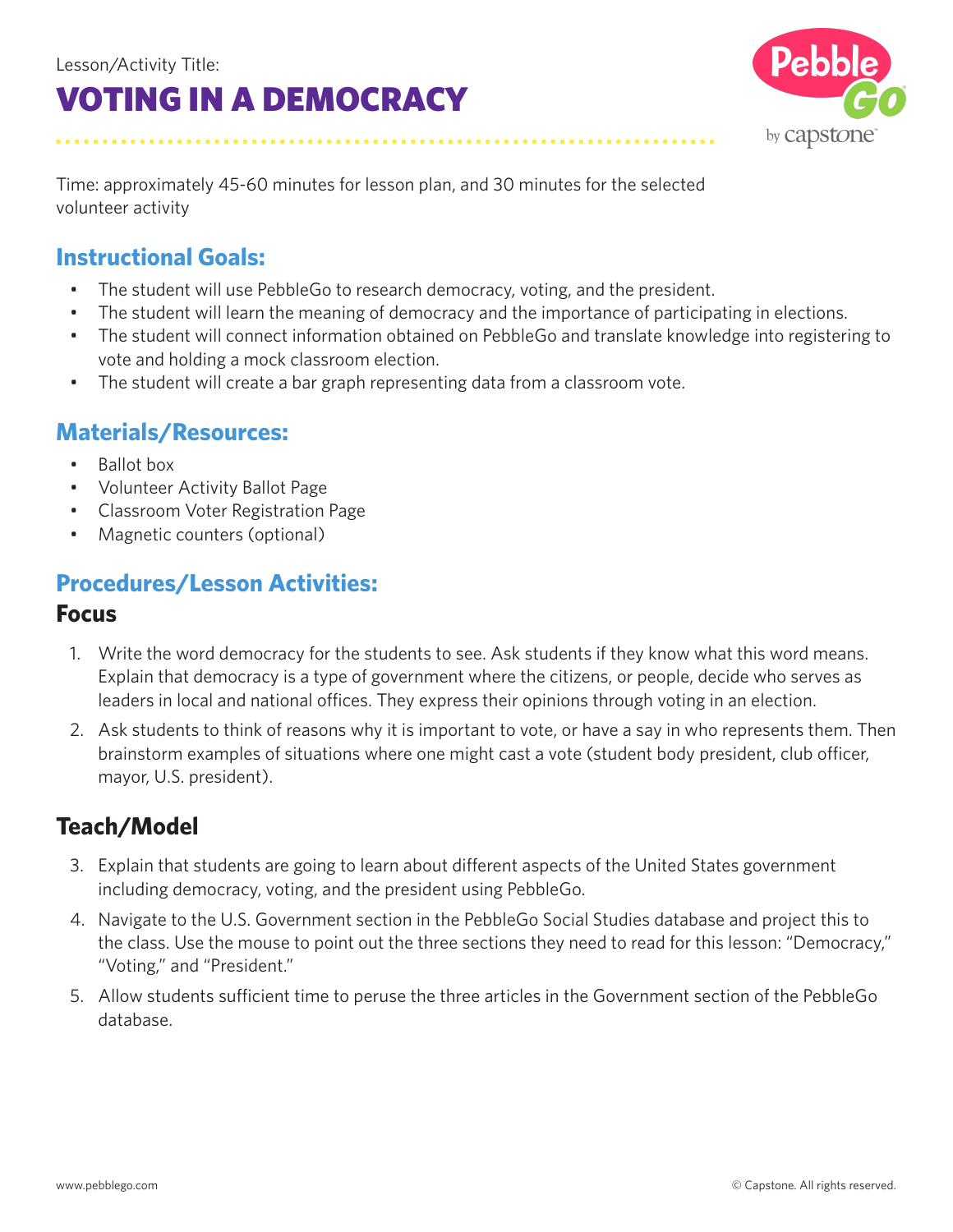### **Guided Practice**

6. Ask students to describe how the election and voting process works. To prompt students, ask questions like:



- › Why is it important to have democracy in the United States?
- › Who can vote in an election?
- › How do we choose our local government officials and our President?
- › What would happen if we didn't have the right to vote? How would that affect our daily lives?
- 7. Explain to students that, as a class, they will choose one activity to do together that will help out the school or community. Tell them that because your classroom is a democratic one, students will get to vote on what volunteer activity they will do. One option will be picking up trash around the school (or a nearby park). The second option will be helping out in the school library. The third option will be creating greeting cards for a local nursing home.
- 8. Before allowing students to vote, ask what must happen before someone can vote in an election. If students do not remember the answer, remind them of what they learned in the Voting article in the PebbleGo database. Remind students that in a real election, a person must register to vote before participating. Show students the Voter Registration Page and read the requirements: Name, Age, Teacher, School, and School Address. Model writing your name, age, school, and address for students.
- 9. Have students fill out the Voter Registration Page and show students the place they should place their Voter Registration Page after completion. Follow up by asking students why the ballot does not ask for a voter's name, but the voter registration does. Briefly discuss the importance of keeping the voter's ballot anonymous.
- 10. Show students the Volunteer Ballot Page, and point out the three activities. Instruct students how to cast their vote for their favorite activity by placing a checkmark in the appropriate box.
- 11. Tell students to place their ballot in the ballot box (a cardboard box with a narrow opening to ensure anonymity) after they cast their vote.

#### **Closure**

- 12. Tell students that they will now count the votes and see them displayed on a bar graph. Draw the x and y axis of the bar graph on a white board. Write "Number of Votes" along the y-axis and "Volunteer Activity" on the x-axis. Allow room for each of the three activities along the x-axis.
- 13. Count the ballots together, one by one. For each vote, place a magnetic counter above its activity on the horizontal axis or use a marker to color in the bar graph. Continue to do this until all votes are counted. Count the number of votes received for each activity and write the total number at the top of each column.
- 14. Discuss the results with your class. Set a day and time to complete the volunteer activity selected.

## **Extend/Enrich**

- 15. Students may create their own bar graph, rather than doing so as a class. Results should be tallied as a classroom, but students may draw and label their own bar graph.
- 16. Students may select a local representative and write a letter expressing their personal view on a problem they wish to change (i.e. adding recycling programs in public, building more accessible ramps for individuals with disabilities, etc.)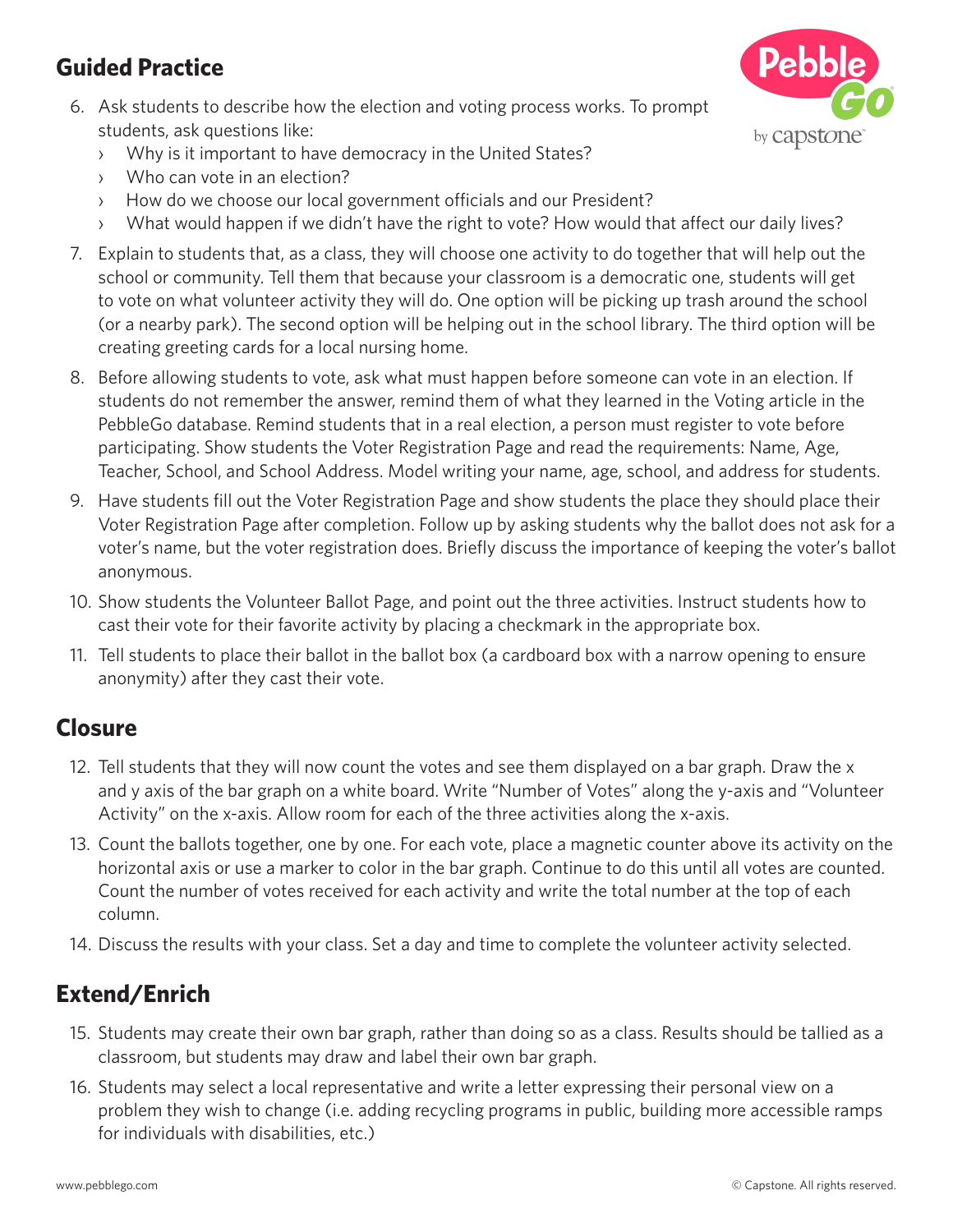

# **Volunteer Activity Ballot**

**Place a check mark next to the activity you want to participate in to help your school or community.** 



Creating greeting cards for a local nursing home